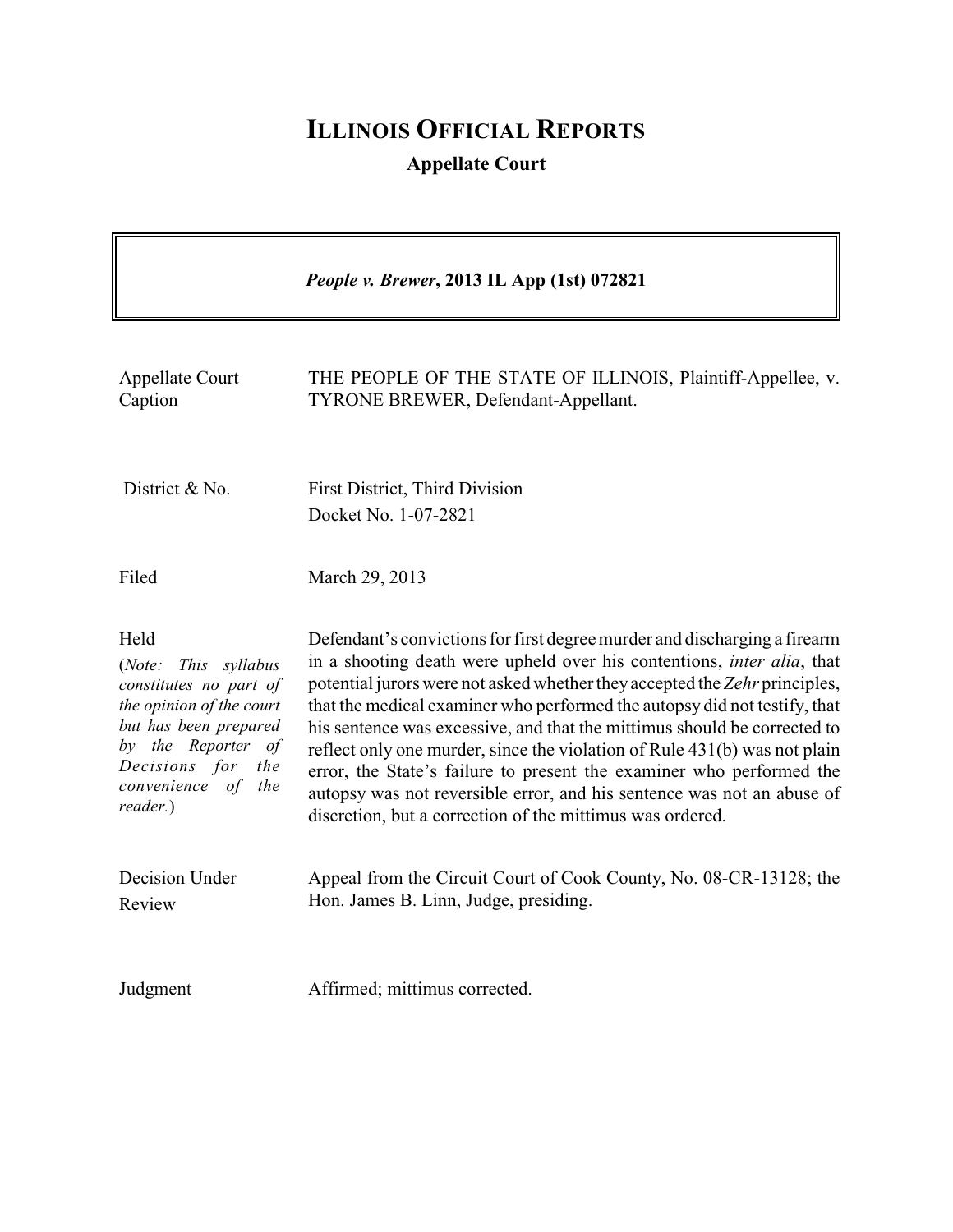| Counsel on<br>Appeal | Rachel Moran, of State Appellate Defender's Office, of Chicago, for<br>appellant.                                                               |
|----------------------|-------------------------------------------------------------------------------------------------------------------------------------------------|
|                      | Anita M. Alvarez, State's Attorney, of Chicago (Alan J. Spellberg and<br>Jon Walters, Assistant State's Attorneys, of counsel), for the People. |
| Panel                | JUSTICE HYMAN delivered the judgment of the court, with opinion.<br>Justices Lavin and Sterba concurred in the judgment and opinion.            |

#### **OPINION**

¶ 1 A jury found Tyrone Brewer, the defendant, guilty of first degree murder and personally discharging a firearm in the shooting death of Jeremy McEwen. Brewer was sentenced to 50 years' imprisonment on the first degree murder conviction and a consecutive 30 years for personally discharging a firearm that caused McEwen's death. Brewer appealed his conviction and sentence raising the following six issues for review: (1) the trial court violated Illinois Supreme Court Rule 431(b) (eff. May 1, 2007) by failing to ask potential jurors during *voir dire* whether they understood and accepted the principles set forth in *People v. Zehr*, 103 Ill. 2d 472 (1984); (2) the trial court erred in failing to give a limiting instruction after the State rehabilitated codefendant Finley by presenting his videotaped prior consistent statement as substantive evidence; (3) his sixth amendment right to confront and crossexamine witnesses was violated because the medical examiner who performed the autopsy did not testify; (4) his right to present a defense was violated because the trial court barred his expert witness from testifying about his police related post-traumatic stress disorder (PTSD), which was relevant in assessing the credibility of his statement; (5) his 80-year sentence was excessive; and (6) the mittimus should be corrected to reflect only one murder conviction.

¶ 2 The appellate court addressed only one issue, reversing Brewer's conviction and remanding for a new trial after finding the trial court violated Illinois Supreme Court Rule 431(b) (eff. May 1, 2007), by failing to ask potential jurors during *voir dire* whether they understood and accepted the principles set forth in *People v. Zehr*, 103 Ill. 2d 472 (1984). *People v. Brewer*, No. 1-07-2821 (2010) (unpublished order under Supreme Court Rule 23). Our supreme court denied the State's petition for leave to appeal but entered a supervisory order directing the appellate court to vacate and reconsider its judgment in light of *People v. Thompson*, 238 Ill. 2d 598 (2010) (trial court's violation of amended Rule 431(b) was not structural error requiring automatic reversal nor grounds for reversal under second prong of plain error analysis absent a showing error affected fairness of trial or integrity of judicial

<sup>\*</sup>Justice Salone originally sat on the panel of this appeal and participated in its disposition. Justice Salone has retired; therefore, Justice Hyman serves in his stead.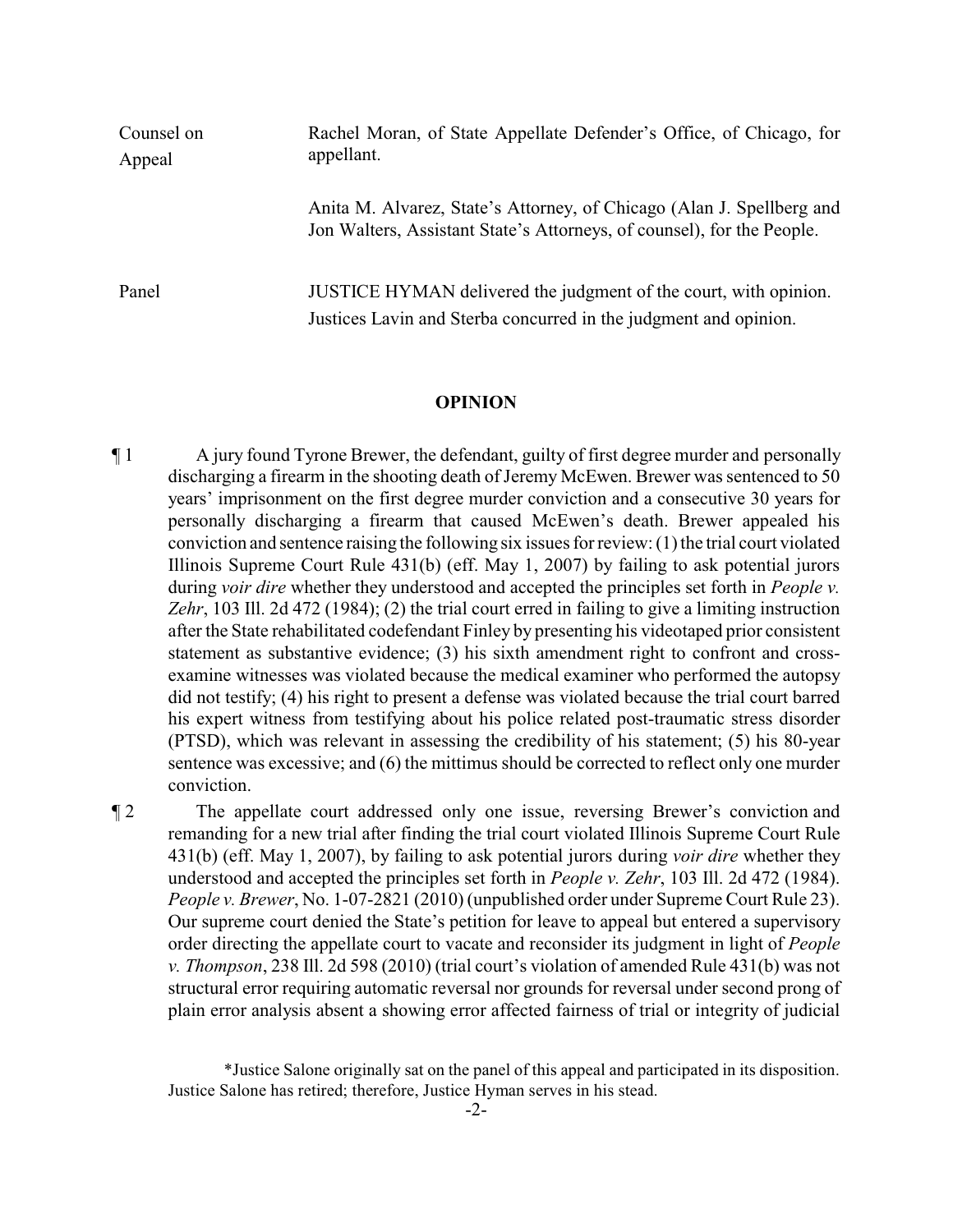process). *People v. Brewer*, No. 110429 (Ill. Jan. 26, 2011) (supervisory order). We now address the Rule 431(b) issue in light of *Thompson* as well as the other five issues raised by the appeal. For the following reasons, we affirm.

#### ¶ 3 I. Factual Background

¶ 4 Jeremy McEwen was fatally shot on June 26, 2001, at about 10:15 p.m., while sitting in his car near 8800 South Clyde Avenue in Chicago. Kimberly Smith, a friend of McEwen's, was in the car with him when the shooting occurred. She and McEwen had agreed to meet at a gas station on 87th Street before heading downtown for dinner. Smith arrived first. McEwen then pulled up to her car and told her to follow him. When they got to Clyde Avenue, Smith parked in front of McEwen. She got out of her car and saw two men approaching. She quickly got into McEwen's car. McEwen was holding money in his left hand. Smith put her hand over McEwen's hand and pushed it down, because she did not want the two men to see the money. While McEwen and Smith were still parked, the two men approached the car. One man was wearing a black hoodie and had his hair in braids; the other man wore a red shirt and had low-cut hair. The man in the red shirt was standing three cars away and looking around. The man in the black hoodie approached the driver's side window, pointed a gun at McEwen and said, "this is a stickup, give me your money." McEwen did not say anything but looked at the gunman and turned down the volume on the car radio. The man in the black hoodie shot the gun once in the air. The man in the red shirt was now standing next to Smith's door, preventing her from getting out. The shooter again demanded money. McEwen started to drive away, and the shooter shot into the car. McEwen continued driving, hit a car, drove onto a lawn, and came to a stop when he crashed into a fence. After he was shot, Smith heard McEwen say "T-Man." Smith later identified the man in the red shirt in a lineup as the lookout.

¶ 5 Police officers investigating the shootinglearnedBrewer went bythe nickname "T-Man." The morning after the shooting, they picked up Brewer at his girlfriend's house and took him to the police station, where he was placed in an interrogation room and advised of his *Miranda* rights. During initial questioning, Brewer implicated himself and two friends, Rashaune Finley and Terrell Ivy, in the murder but said Finley was the shooter. When the police questioned Brewer again, later that day, he identified himself as the shooter and gave a handwritten statement to former Assistant State's Attorney Patrick Brosnan.

¶ 6 According to Brewer's statement, which was published to the jury, on the morning of the shooting he decided he was going to rob someone. At around 9:30 p.m., Brewer, Finley, and Ivy were parked at a gas station when they saw McEwen drive up in a white Oldsmobile Cutlass with expensive-looking tire rims. The men agreed Brewer would rob McEwen and Finley would be the lookout. Ivy would drive the getaway car if Brewer and Finley did not steal McEwen's car. The men followed McEwen in their car as he drove a few blocks before stopping to pick up a female friend. While McEwen and his friend were sitting in the car, Brewer and Finley approached on foot. Finleywalked past McEwen's car and looked around to make sure no one was watching. Brewer, who had a gun underneath his hooded sweatshirt, walked up to the open driver's side window. He pointed the gun at McEwen, demanded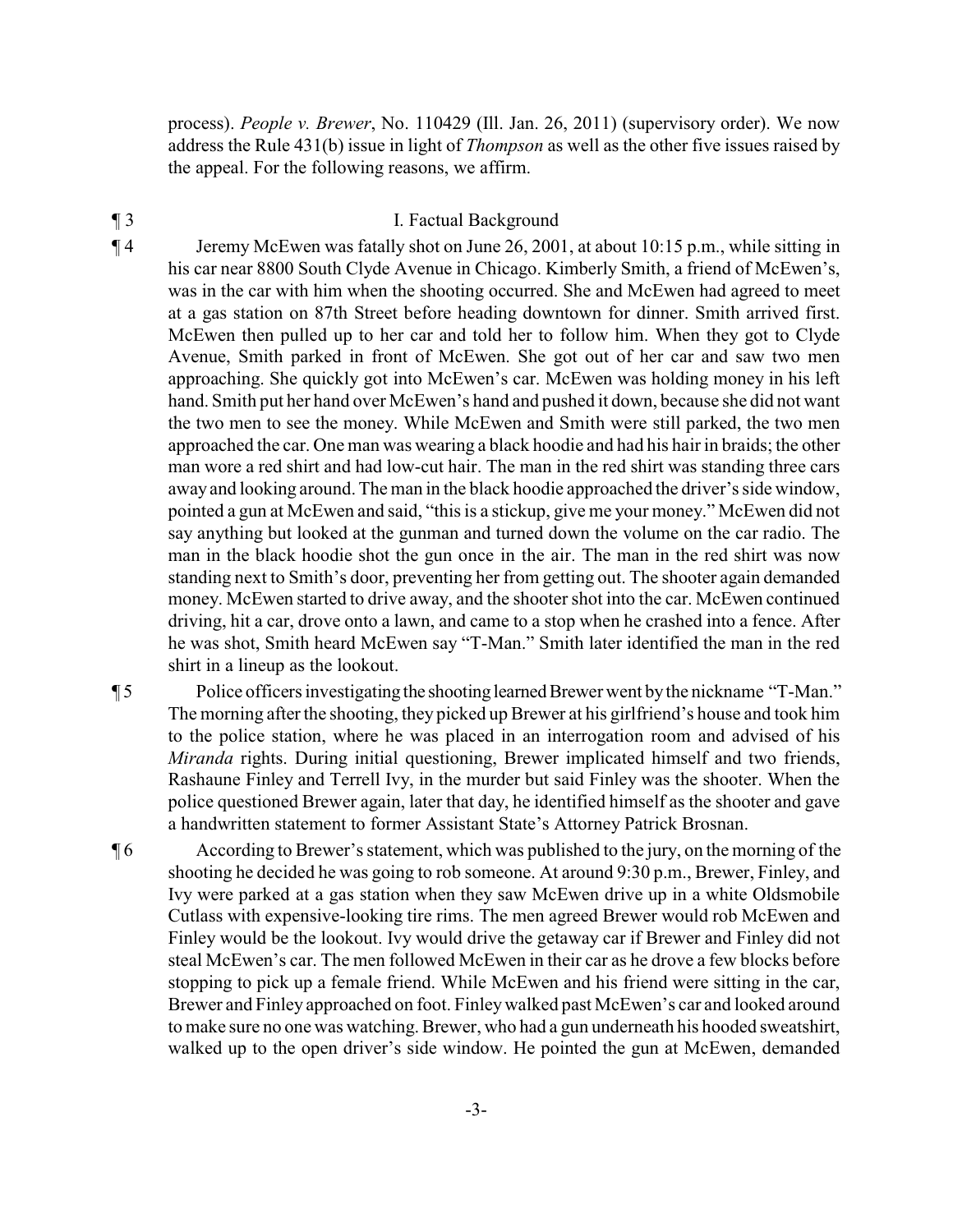money, and told McEwen to get out of the car. When McEwen did not respond, Brewer became angry and fired the gun in the air. He pointed the gun at McEwen again. As McEwen put the car into drive and began to pull away, Brewer fired at McEwen, hitting him in the chest. Brewer saw McEwen drive off and crash into a yard around the corner. Brewer put the gun under his hoodie, and he and Finley walked away. When Brewer heard someone calling "T-Man," he and Finley began to run. A few people chased them but they split up and both got away. While Brewer was running, he threw the gun into a yard.

- ¶ 7 Codefendant Rashaune Finley, who testified after entering a plea agreement with the State, corroborated Brewer's version of events. Finley said he knew Terrell Ivy and Brewer from school, and Brewer went by the nickname "T-Man." On the afternoon of June 26, 2001, Brewer told Finley he sold marijuana to a man who paid with counterfeit money and he was going to find the man and get his money. Brewer offered Finley and Ivy \$500 each to act as lookouts and to beat the man up if he did not pay. Later that evening, Brewer, Finley, and Ivy were parked at a gas station when they saw McEwen drive up in a white Oldsmobile Cutlass with expensive tire rims. Brewer told Finley that McEwen was the man who gave him counterfeit money. The men followed McEwen as he drove out of the gas station and then stopped a few blocks away at 89th Street and Clyde Avenue to pick up a female friend. Finley saw Brewer had a .45-caliber or 9-millimeter gun in his lap, which he put in the front pocket of his hooded sweatshirt. Brewer and Finley approached the car from the back. Finley acted as a lookout. Brewer went to the driver's side window, said something to McEwen, and then fired a shot in the air. When McEwen began to drive off, Brewer fired into the car at McEwen. As Finley and Brewer ran away, Brewer took off his hoodie, wrapped the gun in it, and threw it in a yard. Finley was arrested on June 27, 2011, and gave a videotaped statement to the police that was consistent with his trial testimony.
- ¶ 8 The shooting occurred near Jesse Owens Park, and several witnesses who were in the park testified at trial. Joseph Fields said he heard a "pop" that sounded like a firecracker then saw McEwen's car drive off before he heard a crashing sound. As Fields walked toward 88th Street, he saw two men, one wearing a red shirt and the other wearing a hoodie. Antwan Sneed testified he also heard a loud pop, then saw McEwen's car speeding down Clyde Avenue before it lost control near 88th Street. Sneed ran toward the car and "noticed two dudes in hoodies walking into the dark." Sneed said Brewer, whom he knew as "T-Man," was wearing a black hoodie. Sneed called out "T-Man" several times, but Brewer picked up his pace and ran away. Sneed later identified Brewer and Finley in a lineup as the two men he saw leaving the scene of the shooting.
- ¶ 9 Roy Ferguson, who was sitting in his car near the park on the night of the shooting, testified for Brewer. Ferguson said he had known Brewer for almost 10 years and also knew Rashaune Finley. Ferguson identified Finley as the shooter and said he did not see Brewer that night. Ferguson said Finley walked up to a white car, put a hood on, shot two or three times into the car, and ran off.
- ¶ 10 The autopsy was performed by Dr. Thamrong Chira, who was no longer employed with the Cook County medical examiner's office at the time of trial. Dr. Joseph Cogan, an assistant medical examiner with the Cook County medical examiner's office, testified concerning Dr. Chira's autopsy report. The autopsy revealed McEwen died from a single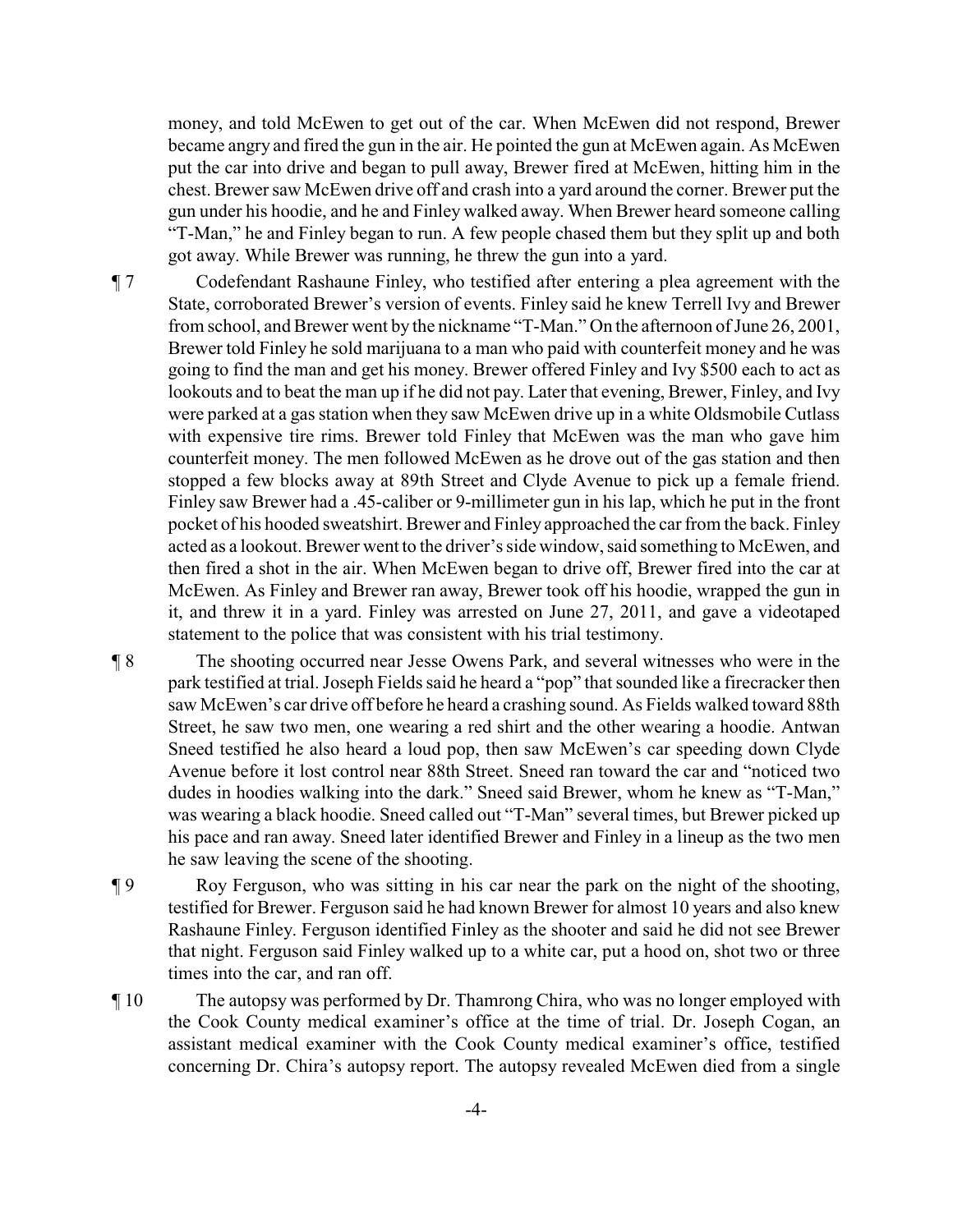gunshot that entered the left side of his chest and exited on the right side of his abdomen. The bullet pierced McEwen's pericardial sac and right ventricle and lacerated his diaphragm, bowel, and liver. McEwen's death was classified as a homicide.

- ¶ 11 On cross-examination, Dr. Cogan said the autopsy report and photographs showed no evidence of close-range shooting, such as gunshot residue. He said, however, evidence could be blocked by a victim's clothing and would not be present if the shooter was more than 18 inches from the victim. When asked if the evidence could be affected by whether the shooter held the gun in his right or left hand, Dr. Cogan stated, "I don't really get into that. I'm sure Dr. Chira doesn't either. The person could be shot with either the right hand or left hand. It doesn't make too much difference. It depends on the police investigation. Is the direction of the gunshot wound consistent with evidence or historyand things like that. It's not something I could determine."
- ¶ 12 After closing arguments, the jury found Brewer guilty of first degree murder and personally discharging a firearm that proximately caused McEwen's death. Brewer filed a motion for a new trial, which was denied. The court sentenced Brewer to 50 years' imprisonment for first degree murder and an additional consecutive 30 years' imprisonment for personally discharging a firearm. A motion to reconsider the sentence was denied.
- ¶ 13 II. Analysis
- $\P 14$  A. Rule 431(b)
- ¶ 15 Brewer first contends reversal is required because the trial court failed to comply with Illinois Supreme Court Rule 431(b) by failing to ask potential jurors during *voir dire* whether they understood and accepted the principles set forth in *People v. Zehr*, 103 Ill. 2d 472 (1984). Brewer does not contend the error resulted in a biased jury, but rather, maintains the closeness of the evidence requires a finding of plain error under the first prong of the plain error analysis. He asserts *Thompson* only applies to plain error under the second prong and thus review of the *Zehr* violation is not forfeited for purposes of appeal. We disagree.
- ¶ 16 In *Thompson*, the supreme court construed the 2007 version of Rule 431(b) and held, "[a] violation of Rule 431(b) does not implicate a fundamental right or constitutional protection, but only involves a violation of th[e] court's rules." *Thompson*, 238 Ill. 2d at 614-15. Despite its amendment to the rule, the court found it could not conclude Rule  $431(b)$  questioning was indispensable to the selection of an impartial jury. *Id*. at 615. The court also rejected defendant's request for plain error review under the second prong, finding defendant failed to establish the trial court's violation of Rule 431(b) resulted in a biased jury. *Id*. In addition, the court held that defendant had not met his burden of showing the error affected the fairness of the trial or challenged the integrity of the judicial process, as the prospective jurors received some of the required Rule 431(b) questioning and the venire was admonished and instructed on Rule 431(b) principles. *Id*. at 611.
- ¶ 17 Brewer argues the evidence is closely balanced. He notes during deliberations, the jury sent out two notes containing five questions. Additionally, he contends there was no physical evidence tying him to the crime and his conviction turned on several conflicting accounts. First, defense witness Roy Ferguson, who knew both Brewer and codefendant Rashaune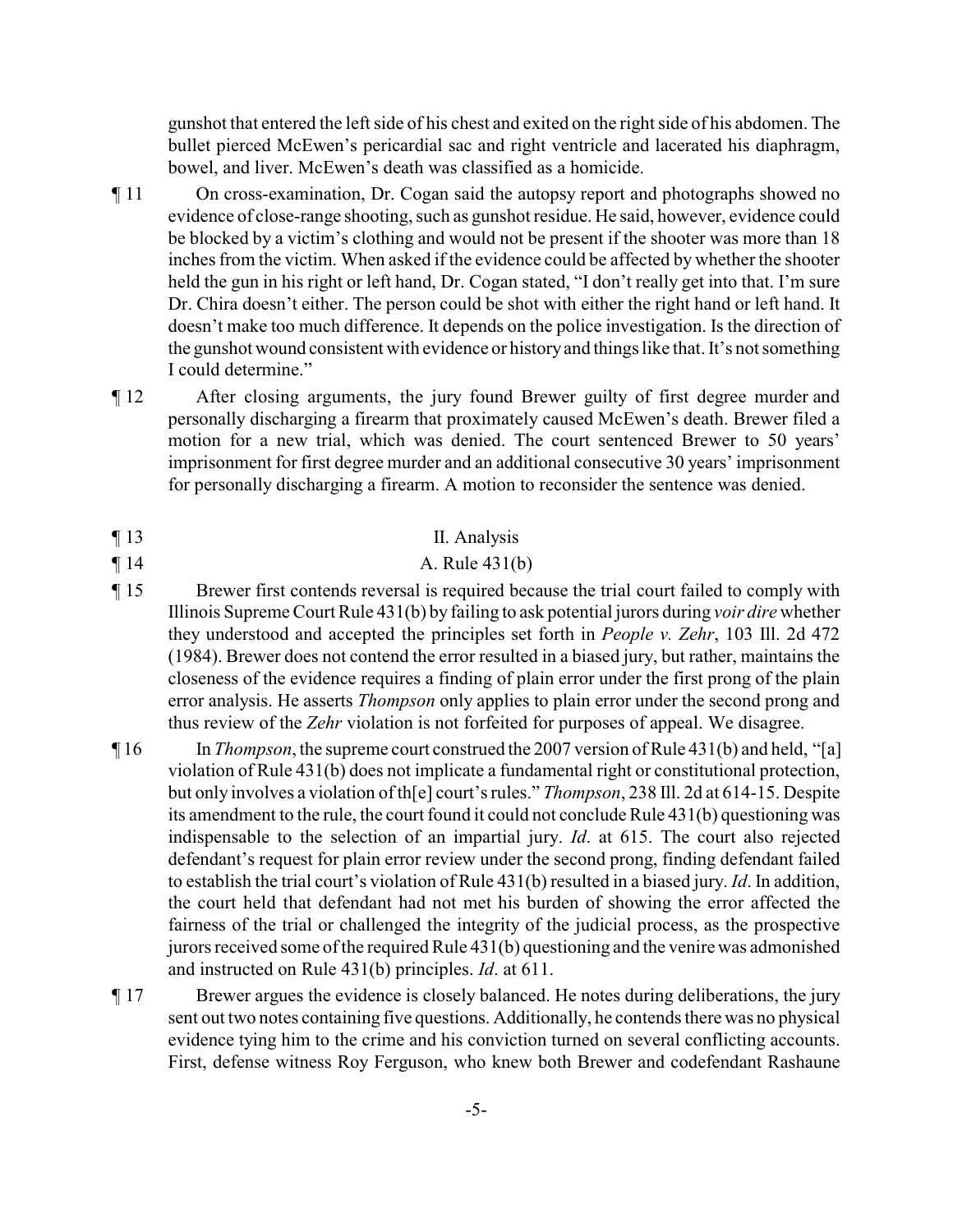Finley, testified defendant was not present. Further, Brewer notes Kimberly Smith, who was in the car with the victim at the time of the shooting, identified Finley as the shooter in a lineup where both defendant and codefendant were present. Additionally, Brewer argues codefendant Finley's identification of him as the shooter is suspect because his testimony was given in exchange for a lower sentence in his own case. Finally, Brewer argues his inculpatory statement is unreliable because he gave it while in an unmedicated and posttraumatic state. Brewer asserts all these factors establish the closeness of the evidence.

- ¶ 18 Where a defendant fails to object to an error at trial and include the error in a posttrial motion he or she forfeits ordinary appellate review of that error. *People v. Johnson*, 238 Ill. 2d 478, 484 (2010) (citing *People v. Enoch*, 122 Ill. 2d 176, 186 (1988)). Consequently, Brewer forfeited, or procedurally defaulted, his challenge to the *Zehr* violation by failing to object and raise his claim in a posttrial motion.
- ¶ 19 Under Illinois's plain error doctrine, a reviewing court may consider a forfeited claim when:

" '(1) a clear or obvious error occurred and the evidence is so closely balanced that the error alone threatened to tip the scales of justice against the defendant, regardless of the seriousness of the error, or (2) a clear or obvious error occurred and that error is so serious that it affected the fairness of the defendant's trial and challenged the integrity of the judicial process, regardless of the closeness of the evidence.' " *Johnson*, 238 Ill. 2d at 484 (quoting *People v. Piatkowski*, 225 Ill. 2d 551, 565 (2007), citing *People v. Herron*, 215 Ill. 2d 167, 186-87 (2005)).

- ¶ 20 The doctrine is intended to ensure a defendant receives a fair trial, but it does not guarantee every defendant a perfect trial. *Johnson*, 238 Ill. 2d at 484. Rather than operating as a general savings clause, it is construed as a narrow and limited exception to the typical forfeiture rule applicable to unpreserved claims. *Id*.
- ¶ 21 We typically undertake plain error analysis by first determining whether error occurred at all before proceeding to consider whether either prong of the doctrine has been satisfied. *People v. Sargent*, 239 Ill. 2d 166, 189-90 (2010). The burden of persuasion rests with the defendant under both prongs of plain error analysis. *Id*. at 190. But, the ultimate question of whether a forfeited claim is reviewable as plain error is a question of law that is reviewed *de novo*. *Johnson*, 238 Ill. 2d at 485.
- ¶ 22 Under the first prong of plain error, the defendant must show the evidence was "so closely balanced the error alone threatened to tip the scales of justice against the defendant, regardless of the seriousness of the error." *Piatkowski*, 225 Ill. 2d at 565. The question of whether the evidence is closely balanced is distinct from the challenge of the sufficiency of the evidence. *Id*. at 566.
- ¶ 23 We reject Brewer's characterization of the evidence as closely balanced for the purpose of plain error analysis; to the contrary, in our view, the strength of the evidence is overwhelming. First, therewere several witnesses to the shooting, including KimberlySmith, who was in the car with McEwen when he was shot. Smith provided a physical description of the perpetrators and testified she heard McEwen say "T-Man" after he was shot. Smith later identified the man in the red shirt in a lineup as the lookout. Joseph Fields and Antwan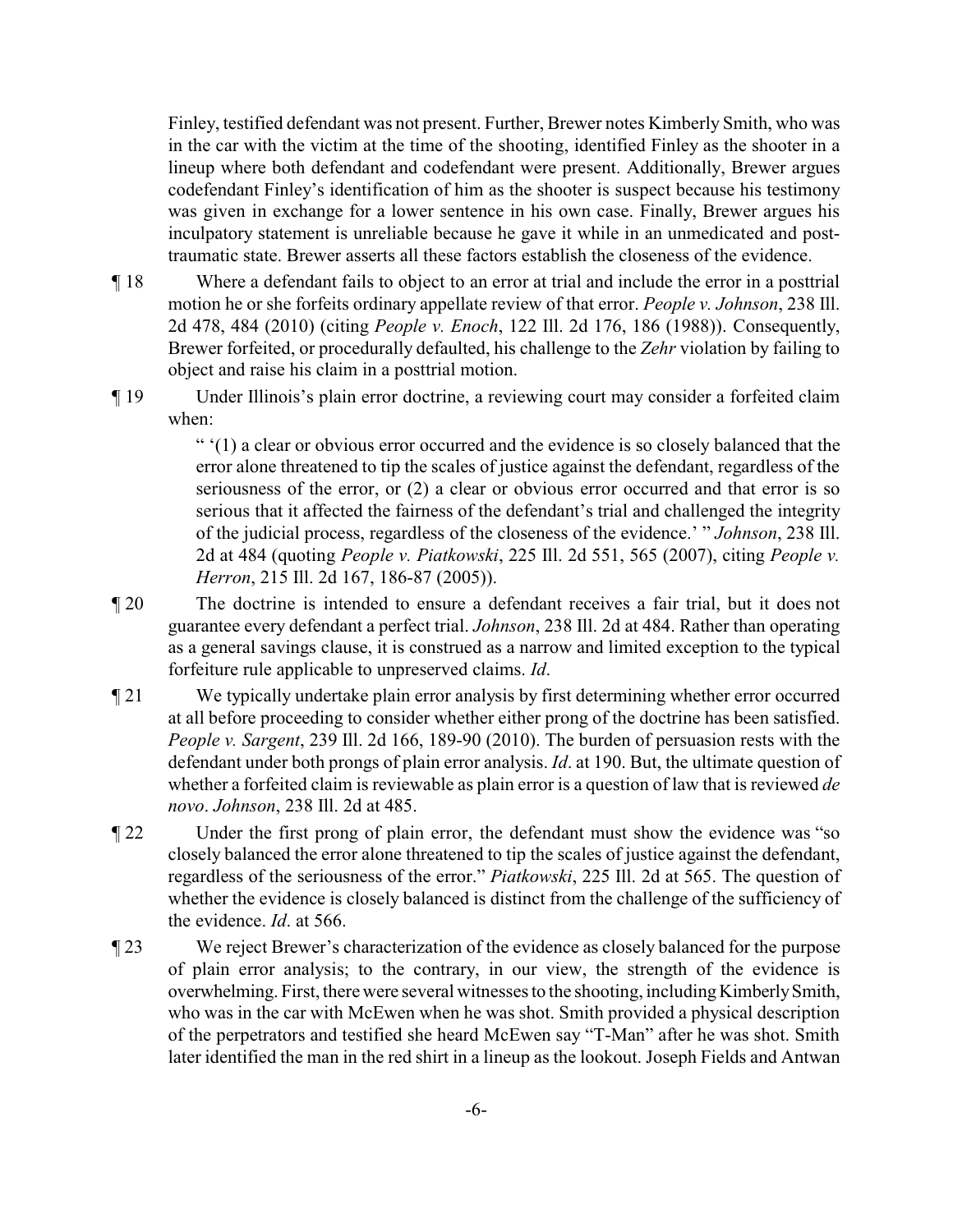Sneed were in a park near the shooting. Both men heard a loud "pop" that night, and then saw the victim's carspeeding down the street before it crashed. Fields saw two men nearby, one in a red shirt and one wearing a black hoodie. Sneed also saw two men in hoodies walking away from the scene. Sneed identified Brewer, whom he knew as "T-Man," as one of the men and said that when he called after him, Brewer ran away. Former Assistant State's Attorney Brosnan testified he took Brewer's inculpatory handwritten statement on June 28, 2001, which was published to the jury. Detective Patrick Golden testified when Brewer was arrested, he implicated himself and codefendants in the murder. Detective Russell Sutherland interviewed Brewer, who said that Finley and Ivy planned the robbery, but he later stated that he fired into the victim's car. Codefendant Finley testified and gave a videotaped statement corroborating Brewer's version of events that night. Dr. James Cogan, the assistant medical examiner, reviewed the autopsy results of the victim, which reflected cause of death as a gunshot wound to the chest.

- ¶ 24 Based on the strength of the State's evidence, Brewer has failed to satisfy the first prong of plain error. Accordingly, we conclude there is no basis for excusing the forfeiture of Brewer's issues related to the violation of Illinois Supreme Court Rule 431(b) (eff. May 1, 2007) and the decision in *Thompson* requires Brewer's conviction be affirmed on that basis.
- ¶ 25 B. Limiting Instruction on Videotaped Prior Consistent Statement
- ¶ 26 Brewer next contends the trial court failed to give a limiting instruction after the State rehabilitated codefendant Finley by presenting his videotaped prior consistent statement as substantive evidence. Brewer admits Finley's videotaped statement was admissible to rehabilitate him after the defense alleged he had a motive to testify falsely, but argues the trial judge erred in failing to instruct the jury the video statement could only be considered with respect to Finley's believability, not as independent proof of defendant's guilt. Brewer notes though defense counsel did not request a limiting instruction, he did object to the admission of Finley's videotaped statement and raised the issue in his motion for new trial, preserving the issue for review. Alternatively, Brewer contends his trial counsel was ineffective for failing to request a limiting instruction.
- ¶ 27 The State asserts Brewer forfeited review of this issue or, alternatively, if it is not forfeited, the trial court properly allowed the publication of the videotaped statement. The State further argues any error was harmless. The State notes before publication of the videotaped statement, the defense objected on the ground it would be cumulative, while the State argued it was being offered to rebut a charge of recent fabrication. Moreover, the State notes the trial court offered to give the jury a limiting instruction but the defense objected, and thus, the State contends Brewer's entire argument is in bad faith.
- ¶ 28 A witness's prior consistent statement is admissible only to rebut a charge or inference he or she was motivated to lie or his or her testimony was of recent fabrication, as long as the prior consistent statement was made before either the motive arose or the alleged fabrication was made. *People v. Smith*, 362 Ill. App. 3d 1062, 1081 (2005).
- ¶ 29 Defense counsel objected to the videotape of Finley's statement being played for the jury on the grounds that it improperly referred to gang membership and because it would be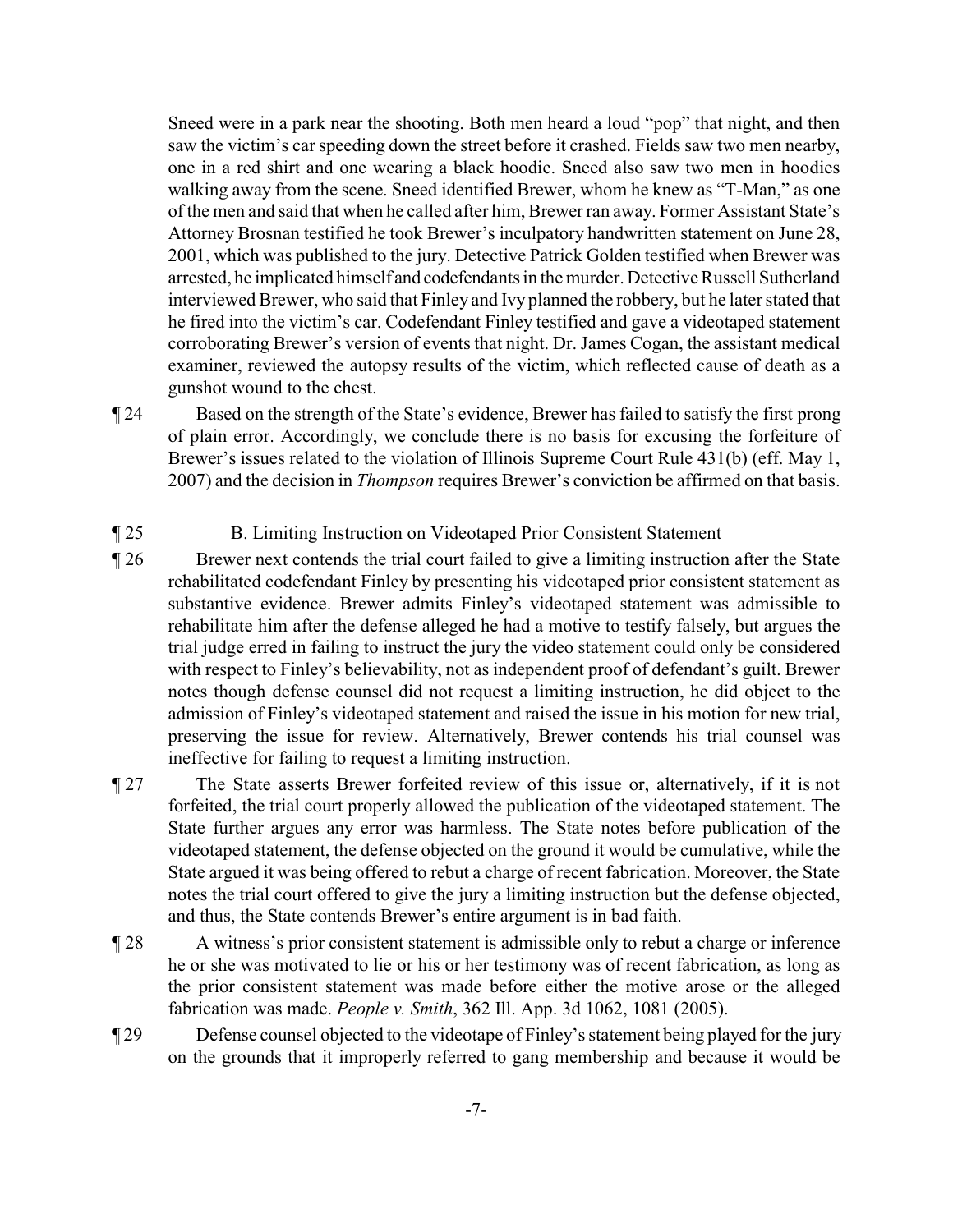cumulative of trial testimony and would bolster that testimony. The trial court indicated it could only be admitted if it were impeaching, and the State noted it could be admitted to rebut a recent fabrication that was alleged bydefense counsel on cross-examination. Defense counsel offered to stipulate that Finley told the same version of events six years ago, to which both the State and the trial court replied "not the same." The trial court then indicated the State could play the video but must stop it before the gang reference. The court would also give a limiting instruction as to the redacted portions of the statement, but defense counsel refused the instruction. Further, during the instructions conference, defense counsel never sought any limiting instruction regarding Finley's videotaped statement.

¶ 30 We find this issue is forfeited for purposes of review as defense counsel never objected to the videotaped statement on the basis it was being used as substantive evidence by the State. *Enoch*, 122 Ill. 2d at 185-86. It is not reviewable under plain error as the evidence was not closely balanced nor did the error affect substantive rights or prejudice defendant. We also find defense counsel was not ineffective for failing to request a limiting instruction as any error was harmless in light of the overwhelming amount of evidence against Brewer. Finley testified at trial consistently with the material contained on the tape, and it is unlikely the jury's verdict would have been different but for the admission of the videotaped statement into evidence. See *Strickland v. Washington*, 466 U.S. 668, 694 (1984) (defendant must show counsel's performance fell below objective standard of reasonableness and a reasonable probability that, but for counsel's unprofessional errors, result of proceeding would have been different).

## ¶ 31 C. Confrontation Clause Rights

- ¶ 32 Brewer next contends his confrontation clause rights were violated when the trial court permitted a medical examiner who did not perform the autopsy on JeremyMcEwen to testify at trial regarding the autopsy report. Brewer did not object to this testimony at trial or include the issue in his posttrial motion. Therefore, we must determine whether this issue is reviewable as plain error. Ill. S. Ct. R. 615 ("[a]ny error, defect, irregularity, or variance which does not affect substantial rights shall be disregarded" unless the appellant demonstrates plain error). As noted above, the first step of plain error analysis is deciding whether any error has occurred. *People v. Walker*, 232 Ill. 2d 113, 124-25 (2009). If there was no error in the first instance, there can be no plain error. *People v. Bannister*, 232 Ill. 2d 52, 79 (2008).
- ¶ 33 Brewer contends *Crawford v. Washington*, 541 U.S. 36, 53-54 (2004), supports his argument that his sixth amendment rights were violated when the State was permitted to introduce into evidence autopsy results on McEwen through the testimony of a medical examiner who did not perform the autopsy. In *Crawford*, the United States Supreme Court held that when a declarant does not appear for cross-examination at a defendant's trial, the sixth amendment of the United States Constitution requires the declarant's testimonial evidence not be admitted unless the witness is unavailable and the defendant had an opportunity to cross-examine the witness. *Id*. at 68. The Court left "for another day any effort to spell out a comprehensive definition of 'testimonial.' " *Id*.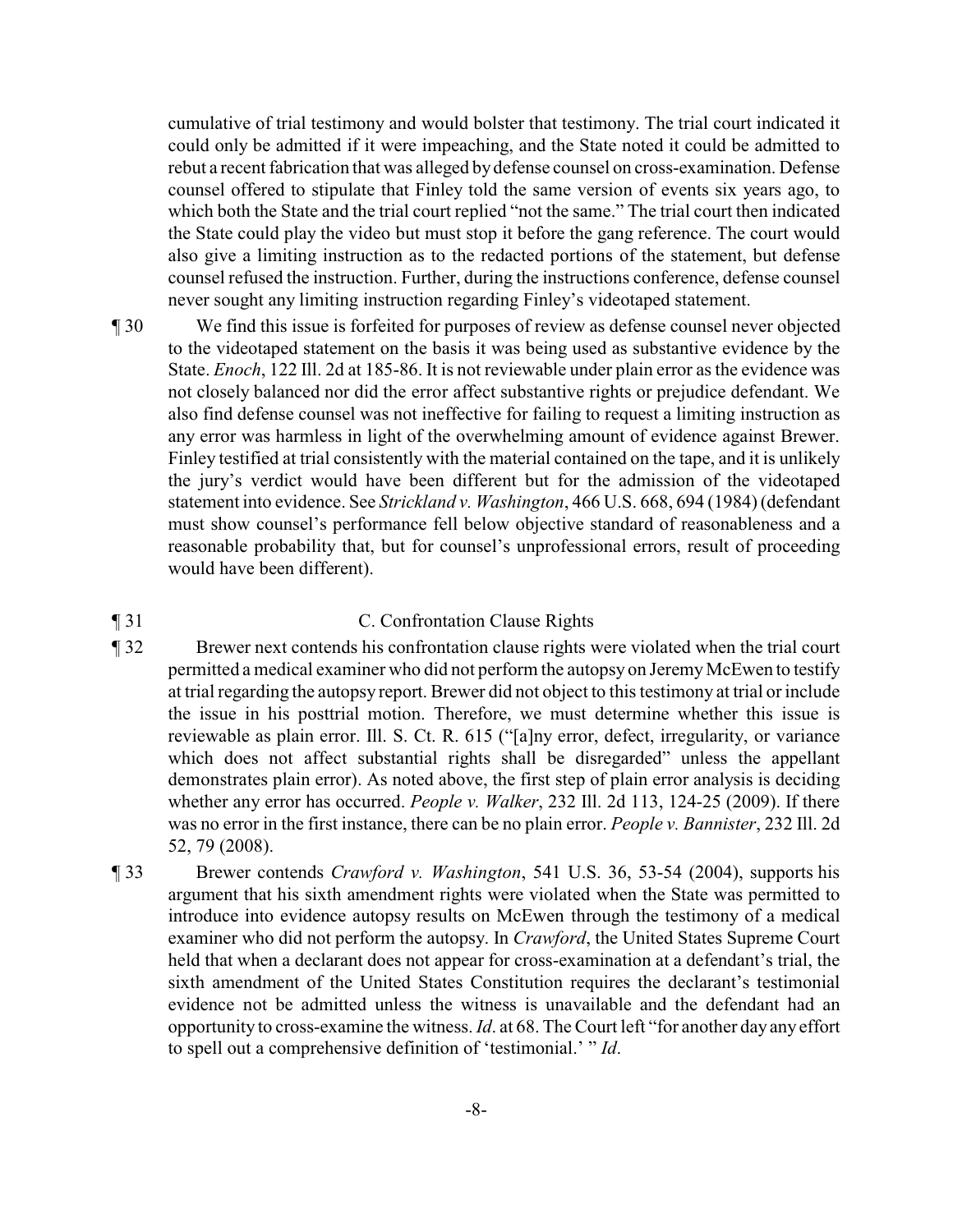- ¶ 34 In subsequent opinions, the Court found certain types of forensic evidence to be testimonial and inadmissible under the standard set forth in *Crawford*. For instance, in *Melendez-Diaz v. Massachusetts*, 557 U.S. 305 (2009), involving charges of distributing and trafficking of cocaine, the Court held affidavits of analysts at a state laboratory averring that a substance was cocaine were testimonial statements and "[a]bsent a showing that the analysts were unavailable to testify at trial *and* that petitioner had a prior opportunity to cross-examine them, petitioner was entitled to be confronted with the analysts at trial." (Emphasisin original.) (Internal quotation marks omitted.) *Id.* at 311 (quoting*Crawford*, 541 U.S. at 50). Similarly, in *Bullcoming v. New Mexico*, 564 U.S. \_\_\_, 131 S. Ct. 2705 (2011), the Court found a certified blood-alcohol-concentration report prepared "solely for an 'evidentiary purpose' " and made in "aid of a police investigation" was testimonial. *Id.* at \_\_\_, 131 S. Ct. at 2717. Therefore, its admission into evidence required either live testimony from the analyst who performed the test and certified the report, or a finding that the analyst who performed the test was unavailable and the defendant had a prior opportunity to crossexamine that analyst. *Id.* at \_\_\_, 131 S. Ct. at 2713. The "surrogate" testimony of another analyst who did not personally perform or observe the performance of the test was insufficient to satisfy the requirements of the confrontation clause. *Id.* at \_\_\_, 131 S. Ct. at 2710.
- ¶ 35 The Court's divided decision in *Williams v. Illinois*, 567 U.S. \_\_\_, 132 S. Ct. 2221 (2012), was its most recent effort to define "testimonial." In *Williams*, defendant was convicted following a bench trial of, among other offenses, aggravated criminal sexual assault. *Williams*, 567 U.S. at  $\qquad$ , 132 S. Ct. at 2227. An expert for the State, who was an Illinois State Police forensic biologist, testified that a DNA profile produced by Cellmark Diagnostics Laboratorymatched a profile generated bythe State Police lab using defendant's blood sample. Specifically, the State asked DNA expert Sandra Lambatos whether there was " 'a computer match generated of the male DNA profile found in semen from the vaginal swabs of [L.J.] to a male DNA profile that had been identified as having originated from Sandy Williams.' " (Emphasis omitted.) *Id.* at \_\_\_, 132 S. Ct. at 2236. The Cellmark report itself was not admitted into evidence. *Id*. at \_\_\_, \_\_\_, 132 S. Ct. at 2230, 2235. In addition, the expert did not vouch for the accuracy of the profile generated by Cellmark. *Id*. at \_\_\_, 132 S. Ct. at 2227. The defendant's main contention was that the confrontation clause was violated when the expert "referred to the DNA profile provided by Cellmark as having been produced from semen found on the victim's vaginal swabs." *Id*. at \_\_\_, 132 S. Ct. at 2227.
- ¶ 36 The plurality of the Court, including Chief Justice Roberts, and Justices Alito, Kennedy, and Breyer, concluded not all forensic reports offered by the State are testimonial statements, and reports violate the confrontation clause when they are made for the purpose of proving the guilt of a particular targeted defendant at trial. *Id.* at \_\_\_, 132 S. Ct. at 2243. The forensic reports in *Melendez-Diaz* and *Bullcoming* "ran afoul of the Confrontation Clause because theywere the equivalent of affidavits made for the purpose of proving the guilt of a particular criminal defendant at trial." *Id.* at \_\_\_, 132 S. Ct. at 2243. Conversely, the DNA report in *Williams* "plainly was not prepared for the primary purpose of accusing a targeted individual," since the defendant "was neither in custody nor under suspicion" when the vaginal swabs for sent to the outside lab for testing. *Id.* at \_\_\_, 132 S. Ct. at 2243. In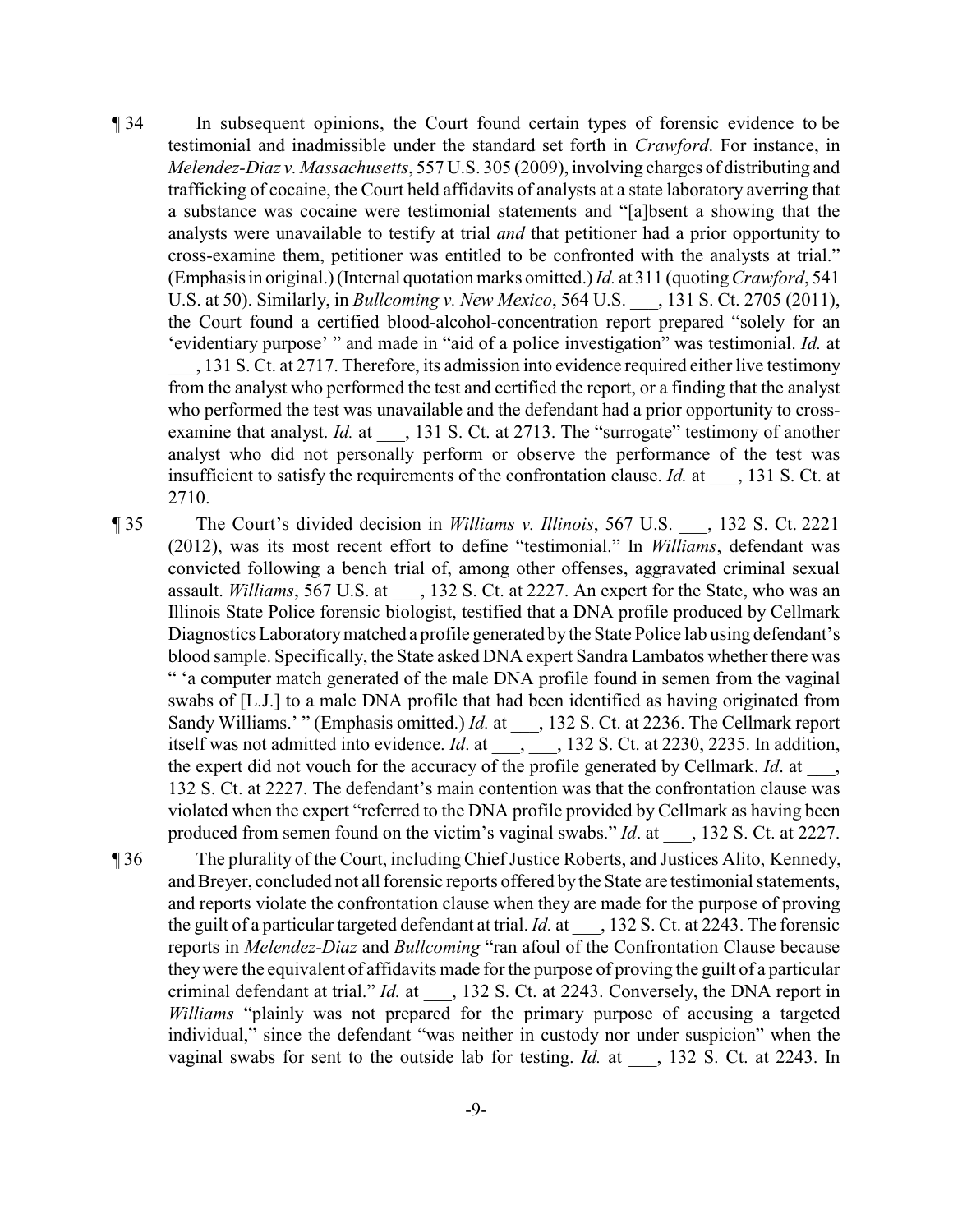*Williams*, the report was not admitted into evidence, but the plurality found even if it had been, there would have been no confrontation clause violation because "the primary purpose of the Cellmark report, viewed objectively, was not to accuse petitioner or to create evidence for use at trial." *Id.* at \_\_\_, 132 S. Ct. at 2243.

- ¶ 37 Justice Thomas disagreed with the plurality's rationale in *Williams* but concurred in the judgment because the statements at issue lacked the " 'formality and solemnity' " to be testimonial for purpose of the confrontation clause. *Id.* at  $\qquad$ , 132 S. Ct. at 2255 (Thomas J., concurring).
- ¶ 38 In a dissenting opinion, Justice Kagan, joined by Justices Scalia, Ginsburg, and Sotomayor, found precedent dictated that the test for determining whether a forensic report is testimonial is whether the primary purpose of an out-of-court statement was to provide evidence of past events that are potentially relevant to subsequent criminal prosecution, regardless of whether a particular suspect is targeted. *Id.* at \_\_\_, 132 S. Ct. at 2273 (Kagan, J., dissenting, joined by Scalia, Ginsburg and Sotomayor, JJ.).
- ¶ 39 Shortly after the divided opinion in *Williams* was issued, the Illinois Supreme Court decided *People v. Leach*, 2012 IL111534. In *Leach*, defendant was charged with first degree murder in the strangling death of his wife. The autopsy report on the victim was admitted into evidence through the expert testimony of a medical examiner who had not performed the autopsybut had reviewed the autopsy report in forming her opinion on the cause of death. Since no limitations were placed on the autopsy report's admission into evidence, the supreme court found it was admitted for the truth of the matter asserted. *Leach*, 2012 IL 111534, ¶ 67. The court concluded the report was admissible, however, under exceptions to the hearsay rule set forth in the Illinois Rules of Evidence and state statute. *Id.* ¶ 66.
- ¶ 40 The court then considered whether admission of the results of the autopsy report violated the confrontation clause. After summarizing United States Supreme Court decisions on the confrontation clause though the holding in *Williams*, the court found that regardless of which definition of primary purpose is applied, the autopsy report was not testimonial because it was: (1) not prepared for the primary purpose of accusing a targeted individual or (2) for the primary purpose of providing evidence in a criminal case. *Id.* ¶ 54. The court stated, "the primary purpose of preparing an autopsy report is not to accuse 'a targeted individual of engaging in criminal conduct' (*Williams*, 567 U.S. at \_\_\_, 132 S. Ct. at 2242) or to provide evidence in a criminal trial (*Davis* [*v. Washington*,] 547 U.S. [813,] 822 [(2006)]). An autopsyreport is prepared in the normal course of operation of the medical examiner's office, to determine the cause and manner of death, which, if determined to be homicide, could result in charges being brought." *Id*. ¶ 130. "Unlike a DNA test which might identify a defendant as the perpetrator of a particular crime, the autopsy finding of homicide did not directly accuse defendant. Only when the autopsy findings are viewed in light of defendant's own statement to the police is he linked to the crime. In short, the autopsy sought to determine how the victim died, not who was responsible \*\*\*." *Id*. ¶ 132.
- ¶ 41 The court acknowledged there is "confusion regardingapplication of primarypurpose test to reports of forensic testing[, which] may eventually be resolved by the United States Supreme Court." *Id*. ¶ 136. "In the meantime," the court stated: "[W]hile we are not prepared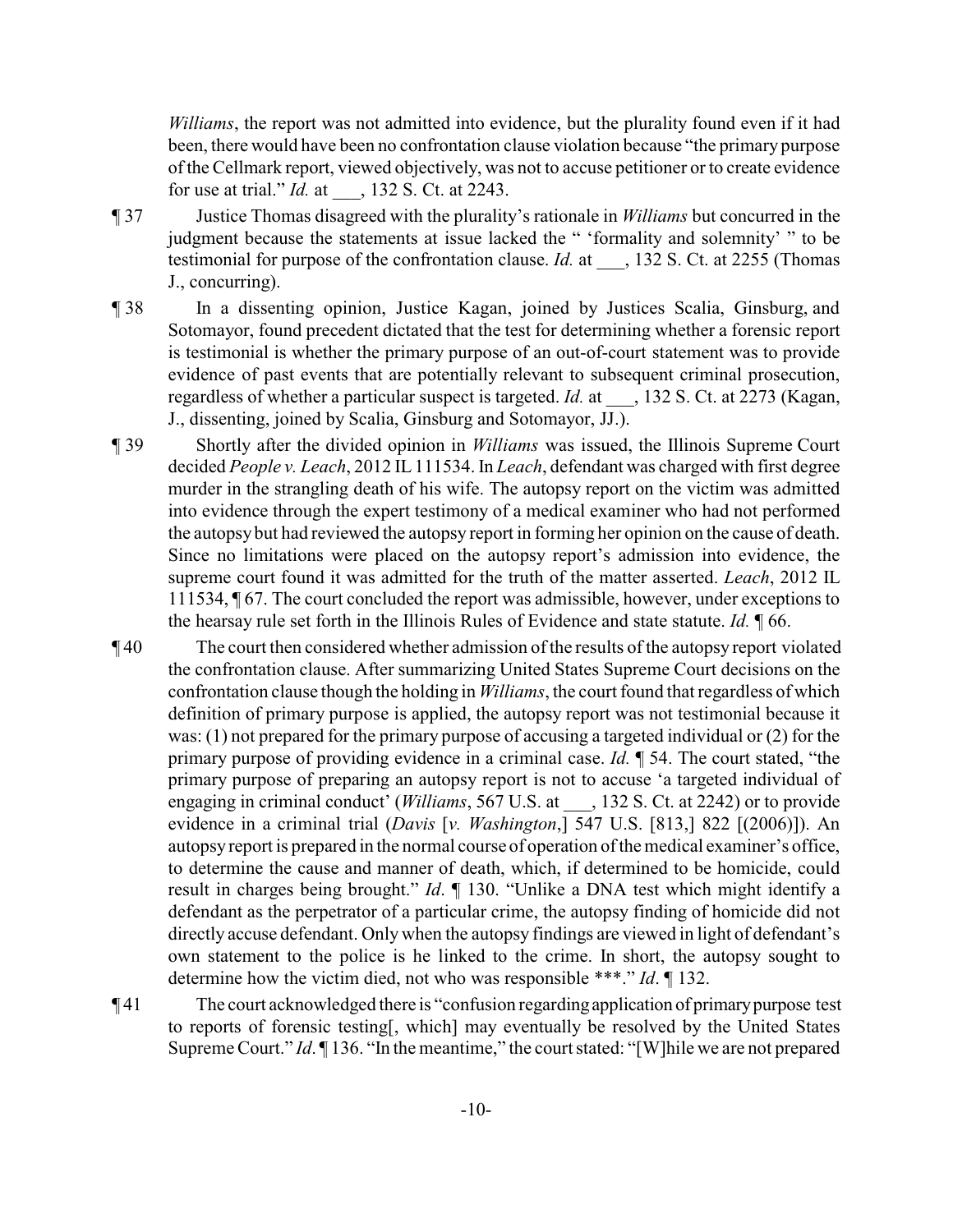to say that the report of an autopsy conducted by the medical examiner's office can never be testimonial in nature, we conclude that under the objective test set out by the plurality in *Williams*, under the test adopted in *Davis*, and under Justice Thomas's 'formality and solemnity' rule, autopsyreports prepared bya medical examiner's office in the normal course of its duties are nontestimonial. Further, an autopsy report prepared in the normal course of business of a medial examiner's office is not rendered testimonial merely because the assistant medical examiner performing the autopsy is aware that police suspect homicide and that a specific individual might be responsible." *Id.* ¶ 136.

- ¶ 42 The court found even if the trial court erred in admitting the autopsy report, any error was harmless because if the autopsy report and medical examiner's testimony were omitted from evidence, the outcome of the trial would not have been different. *Id*. ¶ 150. In a dissenting opinion, Chief Justice Kilbride disagreed with the majority's reliance on *William*s, "a fractured opinion with no majority support for its rationale." *Id*. ¶ 161 (Kilbride, C.J., dissenting). He further stated the court should have been guided by *Crawford v. Washington*, 541 U.S. 36 (2004), because *Williams* is factually distinguishable. *Leach*, 2012 IL 111534, ¶ 164. He also disagreed with the majority's harmless error analysis, because it was dicta and purely advisory. *Id*. ¶ 170.
- ¶ 43 Applying the holding in *Leach*, we find the autopsy report was not testimonial and its admission into evidence did not implicate Brewer's confrontation clause rights. The purpose of the autopsywas to determine how McEwen died, not who was responsible. Nothing in the autopsy report linked Brewer to the shooting and it is only when the autopsy findings are viewed in light of Brewer's own statement to the police and other evidence at trial is there a connection established between Brewer and the crime. Further, the trial court did not err in permitting someone other than the medical examiner who performed the autopsy to testify because as the supreme court stated in *Leach*, "if the [autopsy] report was properly admitted, the expert witness's testimony cannot have violated the confrontation clause even if it had the effect of offering the report for the truth of the matters asserted therein." *Id.* ¶ 57. Therefore, we find the trial court did not err in permitting the State to present Dr. Cogan to testify about the results of Dr. Chira's autopsy report on McEwen. Since there was no error in the first instance, there can be no plain error. *Bannister*, 232 Ill. 2d at 79.

¶ 44 Further, even if this court finds the trial court erred in permitting Dr. Cogan to testify, this was not the type of structural error that would require automatic reversal regardless of forfeiture or lack or prejudice. *People v. Glasper*, 234 Ill. 2d 173, 197-98 (2009) ("automatic reversal is only required where an error is deemed 'structural,' *i.e.*, a systemic error which serves to 'erode the integrity of the judicial process and undermine the fairness of the defendant's trial' "). The United States Supreme Court has found infringement of four basic rights of defendants constitute structural error requiring automatic reversal: the right to counsel; the right to self-representation; the right to a public trial; and the right to a trial by jury when an erroneous instruction on reasonable doubt affects that right. *United States v. Gonzalez-Lopez*, 548 U.S. 140, 149 (2006). Illinois courts have expanded the list to include infringement of the right to a jury trial by the denial of a defendant's request for special verdict forms where the answers to those forms could affect the defendant's sentence. *People v. Smith*, 233 Ill. 2d 1, 27-28 (2009).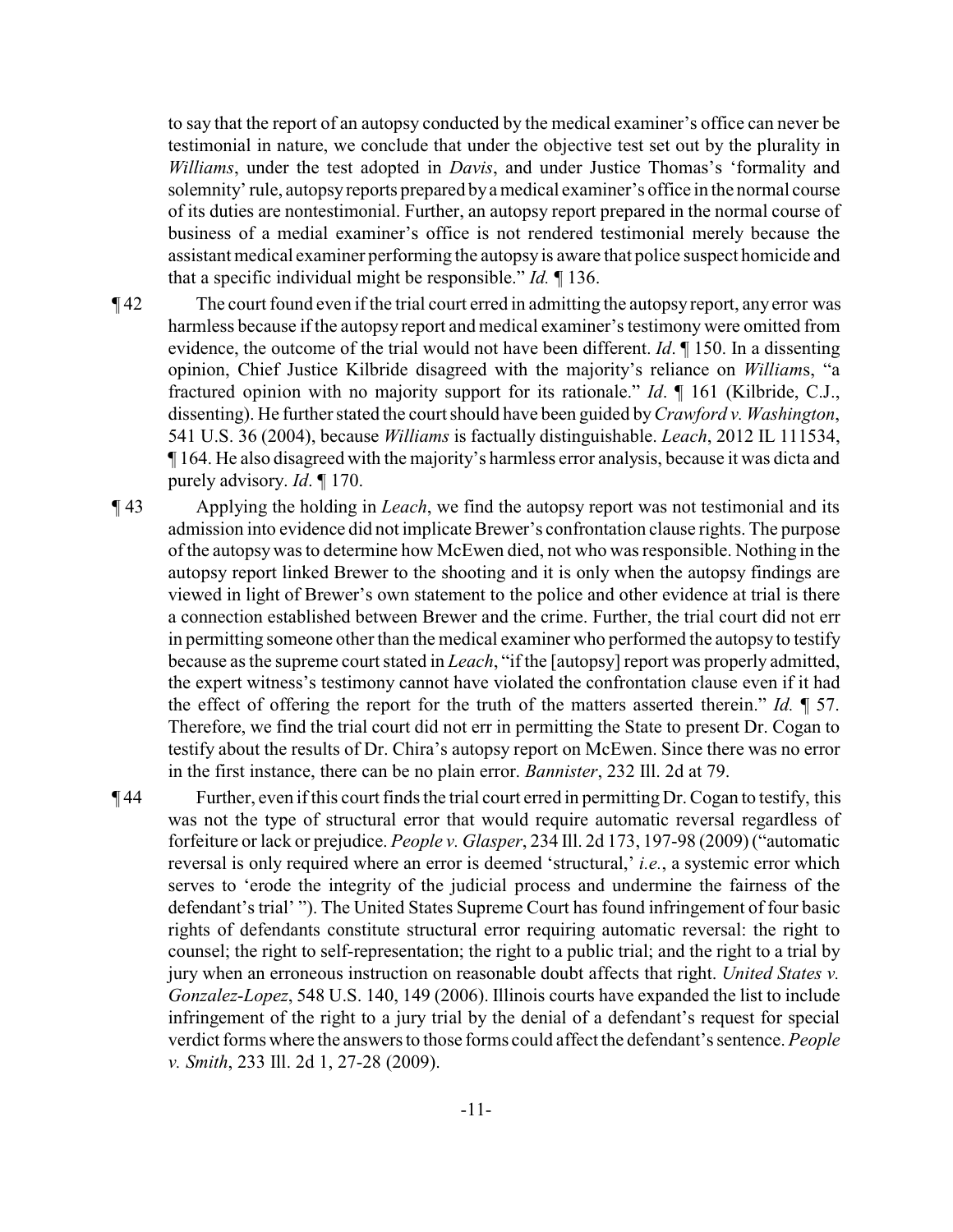¶ 45 The alleged error in this case does not fall into those categories. It was not a structural error and there was no prejudice to Brewer, who failed to explain what advantage he would have gained bycross-examining the physician who performed the autopsy.In *Melendez-Diaz* and *Bullcoming*, cases relied on by Brewer, the forensic evidence at issue, an affidavit attesting a substance found in defendant's possession was cocaine and defendant's bloodalcohol concentration report respectively, were directly related to proving defendants' guilt in the crimes charged. Here, the autopsy report prepared by Dr. Chira merely states the cause of death, an issue never in doubt. On cross-examination, defense counsel asked Dr. Cogan whether McEwen was shot at close-range and whether the autopsy findings would have been different if the shooter were left or right handed. Dr. Cogan stated there was no evidence McEwen was shot at close range and neither he nor Dr. Chira could have an opinion as to whether the shooter was left- or right-handed. In short, cross-examining Dr. Chira would have not elicited evidence that could have changed the outcome of the trial, and therefore, the State's failure to present him as a witness was not be reversible error.

## ¶ 46 D. Expert Testimony on Post-Traumatic Stress Disorder

- ¶ 47 Next, Brewer contends he was denied his right to present a defense where the trial court barred Dr. Joyce Miller from testifying about his police-related PTSD. Brewer asserts his defense was that the inculpatory statement he gave to the police was incredible because he suffered from police-related PTSD when he gave the statement, and the trial court prevented him from introducing expert witness testimony about his PTSD diagnosis and treatment.
- ¶ 48 "The admission of the opinion of an expert, like the admission of any evidence, is a matter within the discretion of the trial court." *People v. Driver*, 62 Ill. App. 3d 847, 853 (1978). "Where the trial court's rulings restrict the right to present a defense or to crossexamine witnesses, our duty on review is to determine whether the trial court's rulings constituted an abuse of its discretion." *People v. Jackson*, 303 Ill. App. 3d 583, 587 (1999).
- ¶ 49 Dr. Miller originally testified during the hearing on Brewer's motion to suppress. She said she treated Brewer between May and June of 2001, when he was referred to her for a psychiatric evaluation to determine if a homebound program was still needed from his school. She initially met with Brewer on May 14, 2001, and learned he had been beaten by police about 1 ½ months earlier and had been placed in a homebound program for school. Miller diagnosed Brewer with PTSD resulting from the incident and prescribed Zoloft to manage his symptoms. She testified Brewer could have a stressful reaction to seeing a police car or hearing sirens. On cross-examination, Miller said she last saw Brewer on June 4, 2001, and had no opinion regarding the events surrounding his arrest on June 27, 2001, including whether he was still taking his medication or whether his statement was freely given.
- ¶ 50 Before trial, the State filed a motion *in limine* to preclude Miller's testimony because it was irrelevant as she had no opinion as to the voluntariness of Brewer's statement. Since neither party could produce transcripts of Miller's testimony during suppression hearing, the trial court denied the State's motion. After trial began, the State renewed its motion once transcripts were secured. The trial court barred Miller's testimony, finding it could confuse the jury and would not shed any light on any issue in the case, because Miller was unable to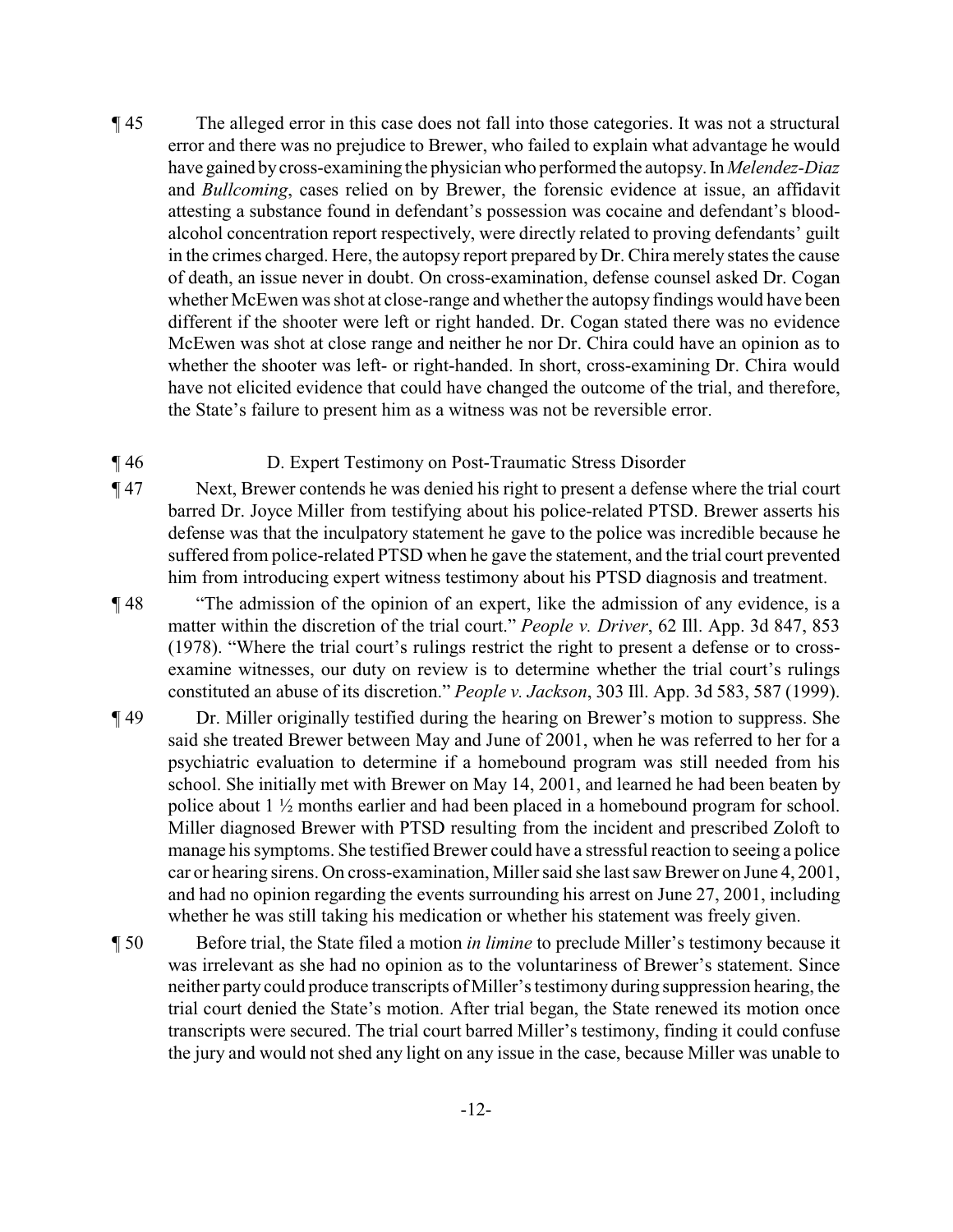render any opinion or make a projection as to whether Brewer was susceptible to police pressure to give a statement on the issue of voluntariness.

- ¶ 51 The trial court has the power and discretion to exclude evidence offered by the defense in a criminal case on the basis of irrelevancy without infringing on an accused's constitutional right to present a defense. *People v. Dalzotto*, 55 Ill. App. 3d 995, 998 (1977). See also *Chambers v. Mississippi*, 410 U.S. 284 (1973); *Washington v. Texas*, 388 U.S. 14 (1967). "Testimony is relevant if it would, if believed, tend to make any fact in issue more or less probable than it would be without the testimony." *People v. Makiel*, 263 Ill. App. 3d 54, 70 (1994).
- ¶ 52 We find the trial court did not abuse its discretion in barring Dr. Miller from testifying at trial. Contrary to Brewer's assertions, she did not have an opinion as to whether Brewer's PTSD affected the voluntariness of his statement to police. She had last seen Brewer several weeks prior to the shooting and was unaware if he was taking the prescribed medication at the time of his arrest. Thus, her testimony was irrelevant to the voluntariness of Brewer's statement at the time of his arrest and its exclusion did not infringe on his right to present a defense.
- ¶ 53 E. Defendant's Prison Sentence
- ¶ 54 Brewer next argues his aggregate 80-year sentence is excessive where the trial judge placed emphasis on a factor inherent in the offense and failed to adequately consider he was 18 years old at the time of the offense, had a minimal criminal background, and had significant potential for rehabilitation.
- ¶ 55 In imposing a sentence on a defendant, the trial judge may not consider facts implicit in the underlying offense for which defendant was convicted. *People v. James*, 255 Ill. App. 3d 516, 531 (1993). A judgemayconsider the nature and circumstances of the offense, however, including the nature and extent of each element of the offense as committed by the defendant. *Id*. at 532. "A reviewing court may not alter a defendant's sentence absent an abuse of discretion by the trial court." *People v. Alexander*, 239 Ill. 2d 205, 212 (2010). A sentence will be deemed an abuse of discretion where it is " 'greatly at variance with the spirit and purpose of the law, or manifestly disproportionate to the nature of the offense.' " *Id*. (quoting *People v. Stacey*, 193 Ill. 2d 203, 210 (2000), citing *People v. Fern*, 189 Ill. 2d 48, 54 (1999)). "[W]here mitigation evidence is before a court, it is presumed the court considered that evidence, absent evidence to the contrary." *People v. Lampley*, 405 Ill. App. 3d 1, 13 (2010) (citing *People v. Canet*, 218 Ill. App. 3d 855, 864 (1991)). The sentencing range for first degree murder is between 20 and 60 years. 730 ILCS  $5/5-8-1(a)(1)(a)$  (West 2008).
- ¶ 56 During the sentencing hearing, the trial court noted applicable factors in mitigation and aggravation. During aggravation, the trial court made the following statements:

"Factors in aggravation, the defendant's conduct did cause or threaten serious harm, the ultimate serious harm, murder. The defendant received compensation for committing the offense, no, but this was a robbery that turned into a murder, felony murder. The defendant has a history of prior delinquency or criminal activity. Although minimal, yes, he does have a history of prior delinquency, not a stranger to the criminal justice system.